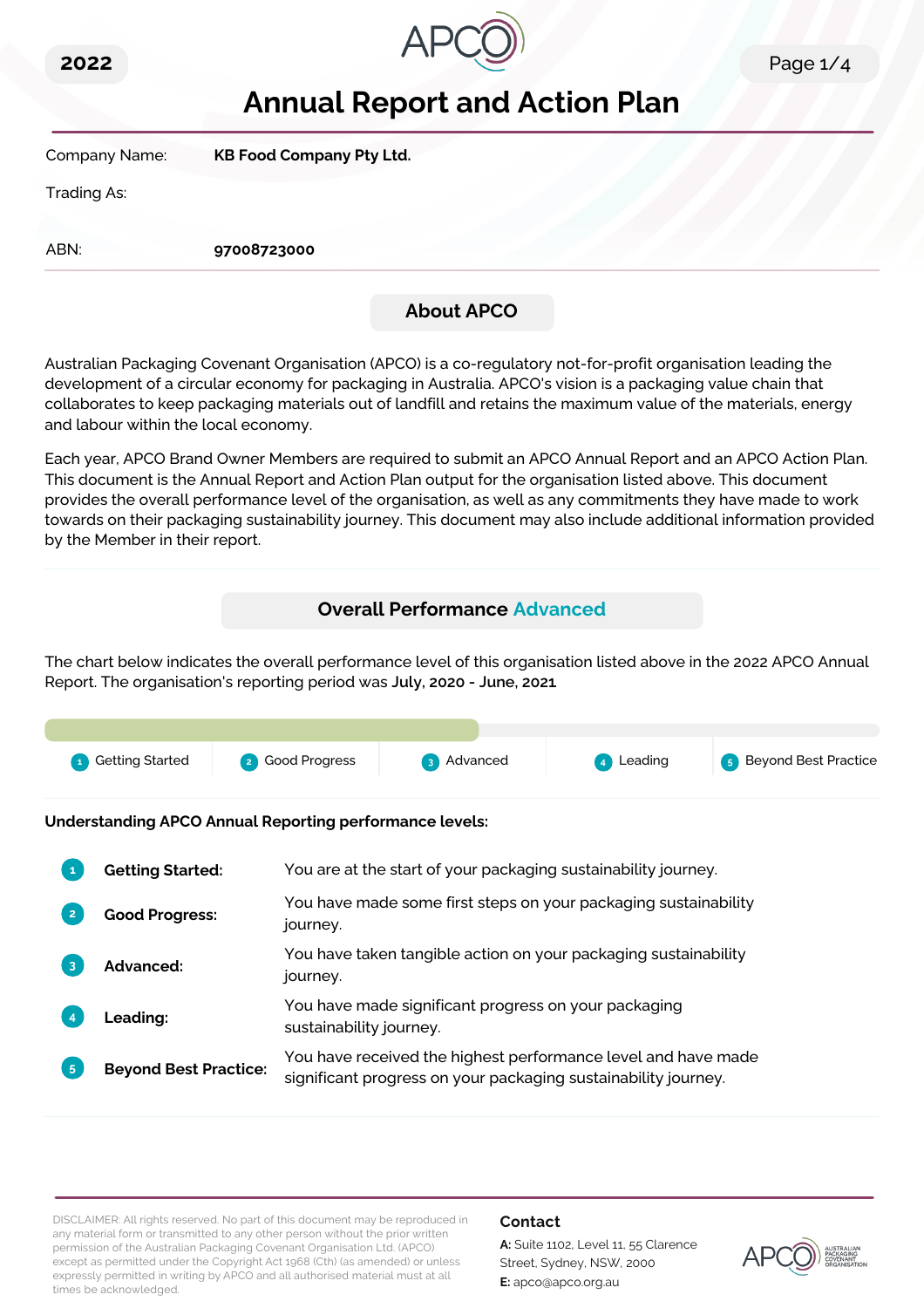

### **APCO Action Plan Commitments**

For each of the Packaging Sustainability Framework criteria listed below, a description is provided along with the commitments made by the organisation in their APCO Action Plan.

#### Criteria 1:

#### **Governance & Strategy:**

This criteria considers actions to integrate packaging sustainability into business strategies.

- Develop a strategy that includes goals (objectives) and targets for packaging sustainability that  $\bullet$ addresses the Sustainable Packaging Guidelines (SPGs) or equivalent.
- Include a commitment to achieving the 2025 National Packaging Targets in our strategy.
- Regularly communicate and promote packaging sustainability objectives and targets within our organisation.

#### Criteria 2:

#### **Design & Procurement:**

This criteria considers actions taken to ensure that sustainability principles are considered in the design or procurement of both new and existing packaging through use of the Sustainable Packaging Guidelines (SPGs).

- Review **90**% of our packaging against the Sustainable Packaging Guidelines (or equivalent).
- Improve the accuracy of our data regarding reviews of packaging using the Sustainable Packaging Guidelines (or equivalent).
- Incorporate the Sustainable Packaging Guidelines (or equivalent) into procurement processes.
- Consider the following Sustainable Packaging Principles in our packaging reviews:
	- $\circ$ Optimise material efficiency
	- $\circ$ Eliminate hazardous materials
	- Use recycled materials  $\circ$
	- Design for transport efficiency  $\circ$
	- Design for accessibility  $\circ$
- **100**% of our packaging to be optimised for material efficiency.
- Improve the accuracy of our data regarding packaging material efficiency.

#### Criteria 3: **Recycled Content:**

This criteria considers actions taken to increase or optimise the amount of recycled material used by your organisation.

- Develop a policy or procedure to buy products and/or packaging made from recycled materials.  $\bullet$
- Use recycled content in:
	- $\circ$ Primary packaging that we use to sell our products
	- Secondary packaging that we use to sell our products  $\circ$

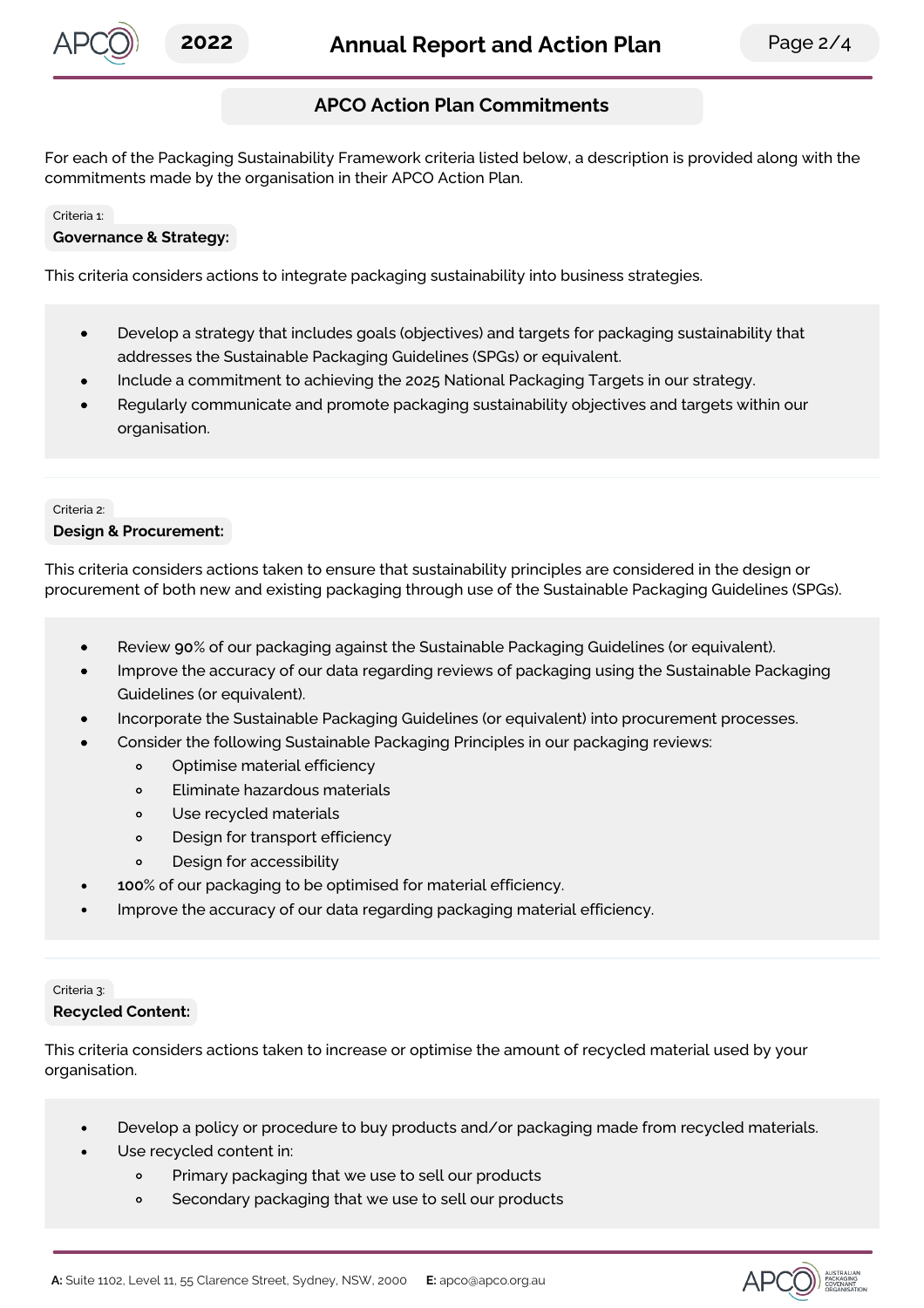

- **100**% of our packaging to be made using some level of recycled material
- Improve the accuracy of our data regarding use of recycled materials.

#### Criteria 4:

#### **Recoverability:**

This criteria considers actions taken to improve the recovery of packaging at end-of-life and increase use of reusable packaging.

- Use PREP to assess the recyclability of our packaging through kerbside collection in Australia and/or New Zealand.
- Investigate opportunities to use reusable packaging.

#### Criteria 5:

**Disposal Labelling:**

This criteria considers the extent to which packaging has been labelled to help consumers determine what to do with packaging at end-of-life.

- **10**% of our packaging to have on-pack labelling to inform correct disposal.  $\bullet$
- Improve the accuracy of our data regarding labelling.

#### Criteria 6: **On-site Waste:**

This criteria considers progress in increasing the amount of on-site solid waste being diverted from landfill.

- Have recycling programs for the following materials:  $\bullet$ 
	- $\circ$ Paper/cardboard
	- $\circ$ Soft plastics
	- Timber  $\circ$
	- **Textiles**  $\circ$
- Aim for **50**% of our on-site waste to be diverted from landfill.
- Improve the accuracy of our data regarding on-site waste.

#### Criteria 7:

 $\bullet$ 

#### **Problematic Materials:**

This criteria considers the extent to which organisations are actively phasing out problematic and unnecessary single-use plastic packaging and preventing/reducing litter.

- Help reduce litter by:
	- Conducting regular clean ups  $\circ$